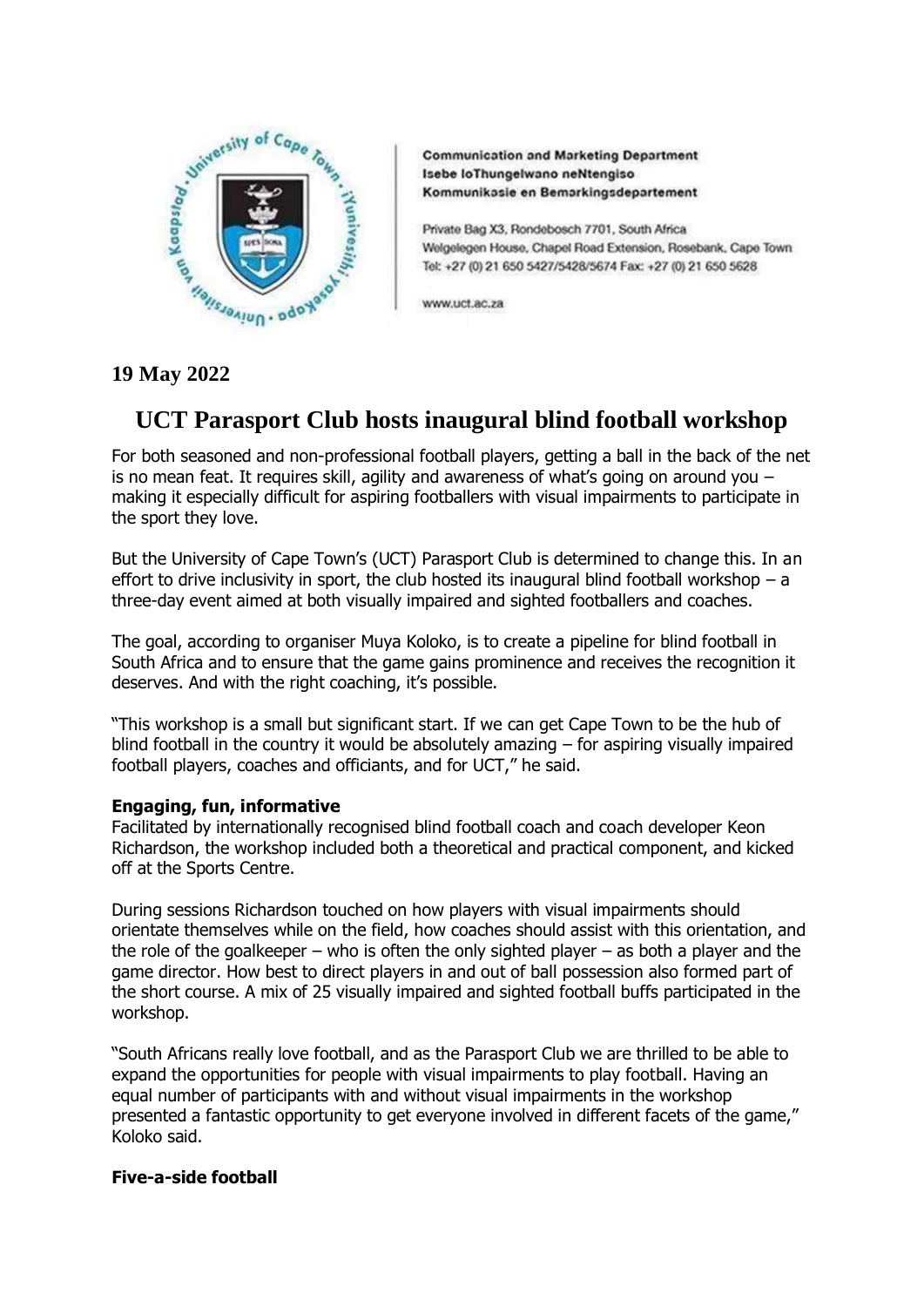After two days of training, participants made their way to UCT's astro court on lower campus for the practical leg of the workshop, and to allow them to practise what they had learned. Participants then played a game of five-a-side football. The four on-field players from both teams were blindfolded to ensure that no one was disadvantaged, and players were required to listen carefully for the ball, which contained a rattle on the inside. Players also received strict instructions from their sighted goalkeeper and two match directors on the side of the court.

"The gees spirit was something else. There was excitement and engagement all around and everyone had so much fun, even though practical sessions were quite tough and participants were exhausted. This workshop really was the start of something great. We look forward to growing this sport in South Africa," Koloko said.

#### **A long time coming**

The UCT Parasport Club is no stranger to an event of this kind. In 2019 the club hosted a blind football showcase in collaboration with League of Friends of the Blind – a nongovernmental organisation that helps visually impaired children, adults and their caregivers to reach their full potential.

In 2020 and 2021 during the height of the COVID-19 pandemic, Richardson also facilitated several webinars on the topic. So, when Richardson pitched the idea of an in-person workshop and agreed to travel to South Africa from the UK to make it happen, the club grabbed the opportunity with both hands.

"This initiative fits in perfectly with what we as a club want to achieve. The concept of sport for all through active participation, coaching, officiating and spectating is important," he said.

#### **Developing blind football**

The workshop is not just a once-off thing. In fact, Koloko said, there are plans to host similar events in the future and to add blind football to UCT's list of sporting codes. The long-term plan is to work with schools in the Western Cape and elsewhere to develop the sport at both junior and senior levels.

This work has already started. After a group of participants from the Athlone School for the Blind attended the workshop, they committed to introducing the sport to learners at their school.

"The aim is to use the knowledge gained during this workshop and to spread it across UCT, the province and the country. We really want to be the lifeblood of a blind football Cape Town league and if we can extend enthusiasm for the sport beyond Cape Town that would be great," Koloko said.

Story by Niémah Davids, UCT News.